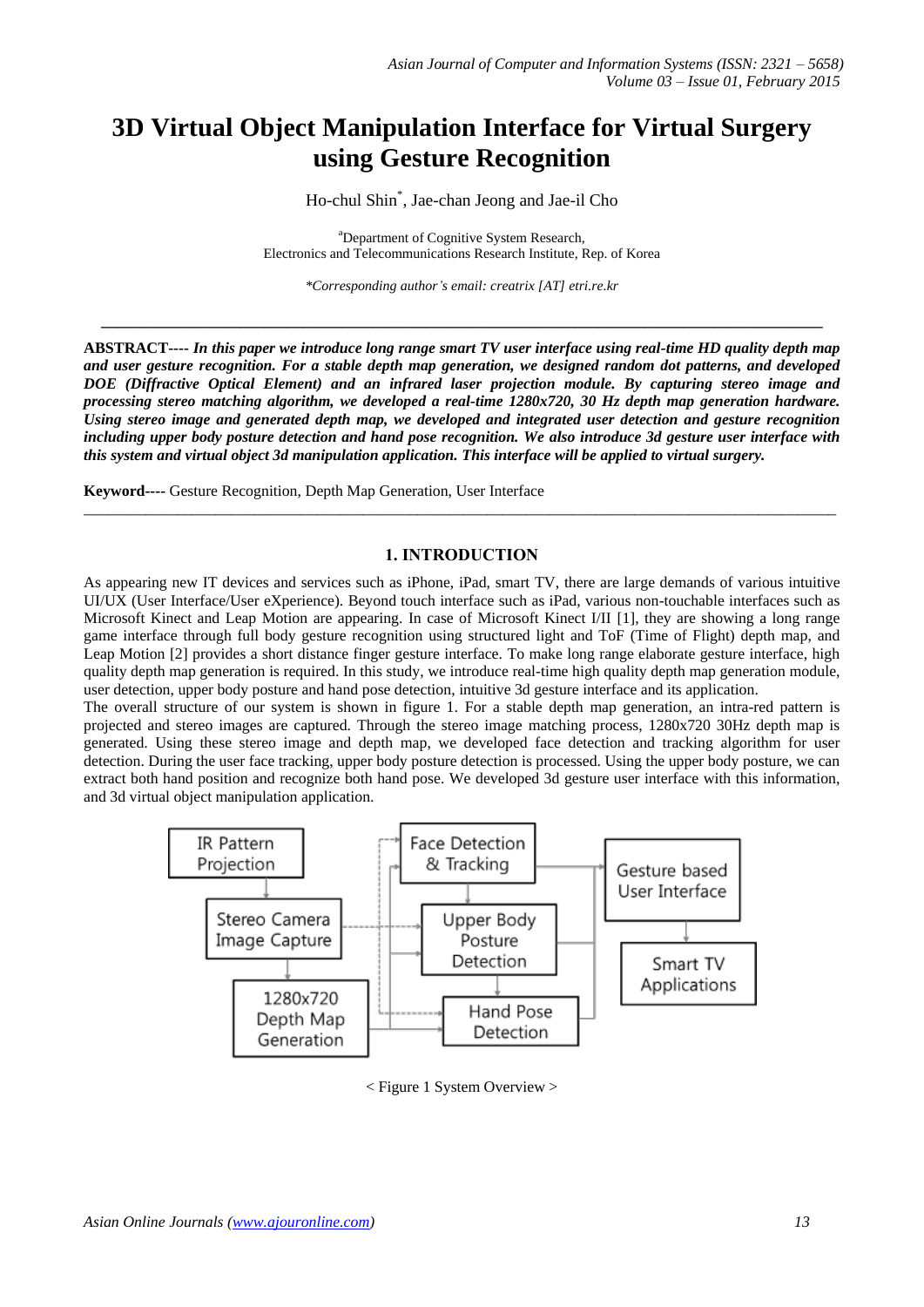## **2. HIGH QUALITY DEPTH MAP GENERATION**

#### *2.1 Depth Map Generation Overview*

For a depth map generation there are several methods such as ToF, laser based scanner, and stereo visions. The ToF methods show high distance accuracy, but picture resolution is relatively low (QVGA~VGA) [1~3]. The laser based scanners show high accuracy and reliability but very high price [4]. The stereo visions have advantages such as high picture resolution, low price, but they are sensitive for environmental conditions [5]. To overcome this sensitivity, active pattern projection stereo vision has been studied [6]. By projecting artificial patterns, stereo matching result can be enhanced drastically.

In this study, we developed intra-red pattern projection active stereo vision as shown in figure 2. Using DOE (Diffractive Optical Element), we can make a compact intra-red pattern projection module. By capturing stereo image pares with stereo camera, stereo matching process which consisted of cost computation, cost aggregation, disparity computation, and left-right consistency check is calculated. After that process disparity image can be obtained and converted to depth map.



< Figure 2 Depth Map Generation Overview using Pattern Projection >

#### *2.2 Pattern Design and Projection*

As mentioned above, to obtain stable stereo depth image, we need well designed pattern and suitable projection. As shown in Figure 3, we tested various patterns with beam projector and optimized random dot patterns [7].



< Figure 3 Experimental Setup for Pattern Design >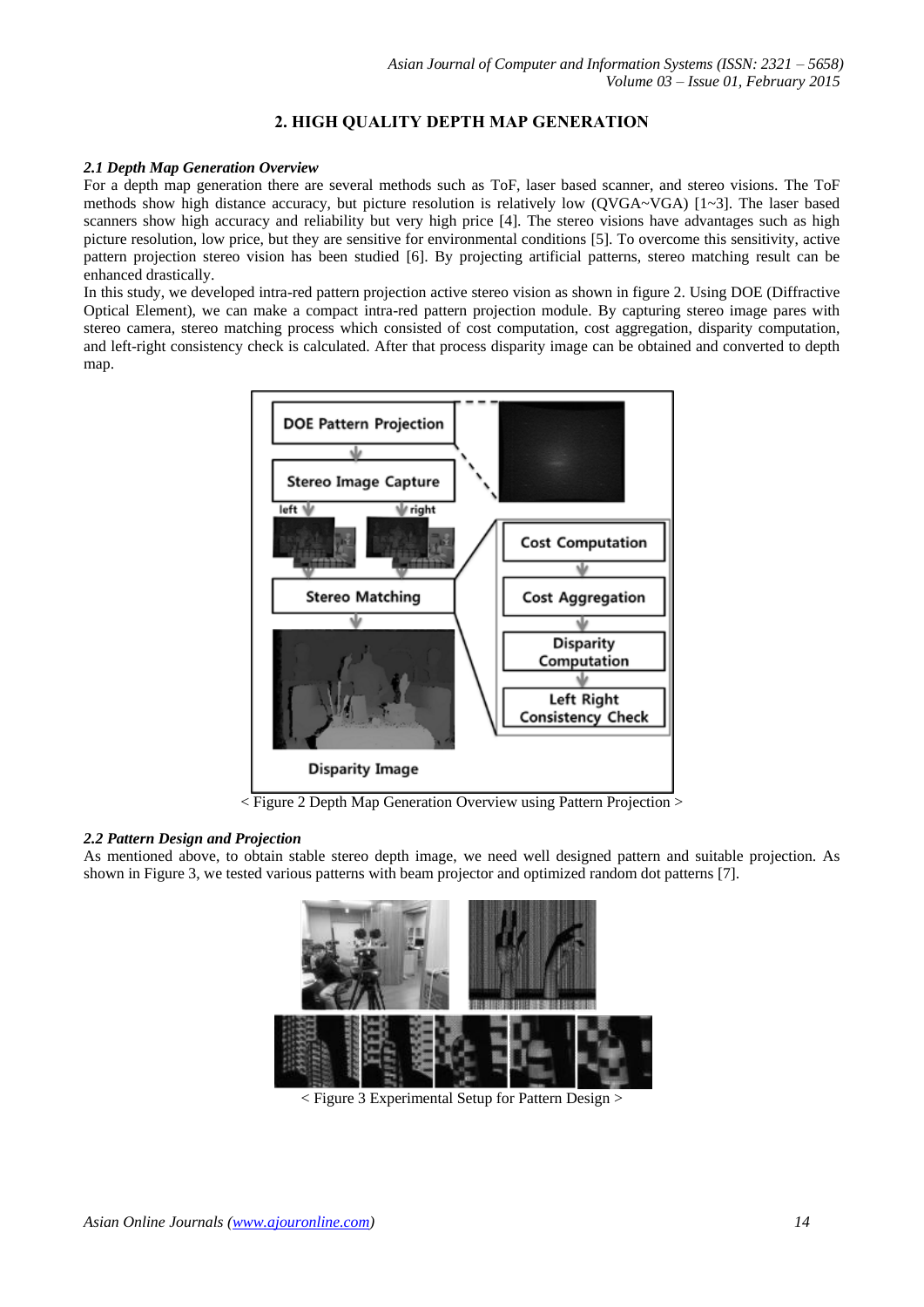

< Figure 4 Designed Patterns >

Figure 4 shows a section of the optimized final pattern, the uniqueness check result is shown in Table 1. To improve matching quality, pattern uniqueness has to be guaranteed, but it depends on the image processing window size. This window size is determined in stereo matching process which explained in next chapter.

| $\langle$ Table 1 Designed Pattern Uniqueness Check $>$ |     |     |       |     |
|---------------------------------------------------------|-----|-----|-------|-----|
| Window Size(Pixel)                                      | 3x3 | 5x5 | 7x7   | 9x9 |
| Non-unique Pixel                                        | 95% | 38% | 0.50% | 0%  |
| Non-unique<br>Position (Pixel)                          | 16  | 81  | 103   | 212 |

The DOE (Diffraction Optical Element) is a thin etching glass processed by semiconductor device, and we can make a compact laser pattern projector with it. As shown in figure 5, we developed a DOE and laser projector. The designed pattern is projected through 3x3 copy layer, so the final projected pattern has 633x495 pixels.



< Figure 5 Projection Module with DOE and Projected Pattern >

#### *2.3. Stereo Matching Algorithm*

After capturing pattern projected stereo images, a disparity map can be calculated through stereo matching process. The disparity map is converted to depth map with stereo camera focal length and baseline information. We developed stereo matching process [8] as shown in figure 6. Using wavelet transform and census transform, we extracted features in each pixel and calculated left and right raw costs respectively. The calculated raw costs are filtered by cost aggregation process and disparity images are calculated. By comparing left and right disparity image, noises are filtered out thorough left-right consistency check and post processing.

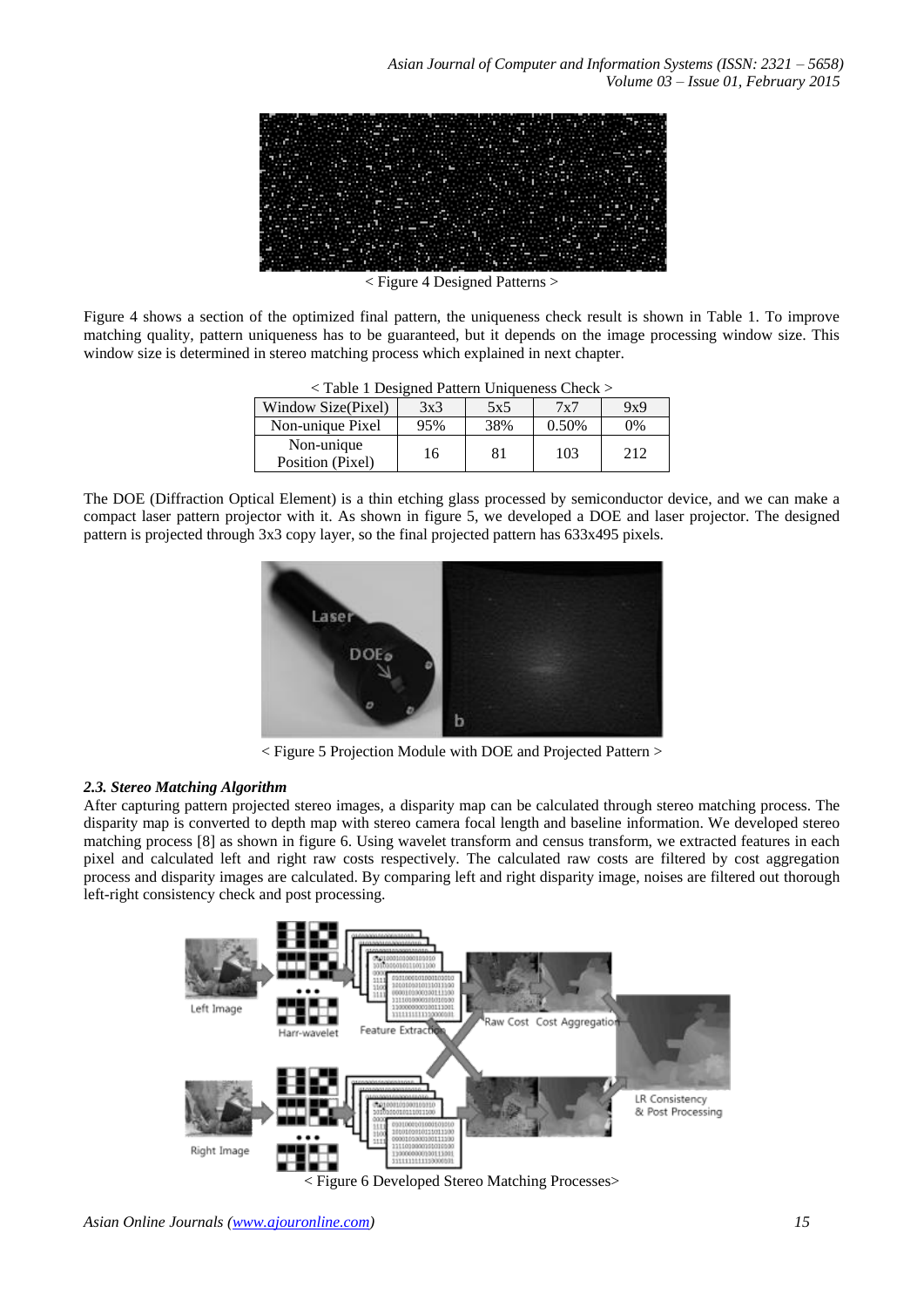## **3. USER GESTURE DETECTION**

#### *3.1 Face Detection and Tracking*

For the final target of this study is smart TV user gesture interface, a user detection is required. Because user looks camera attached TV screen during the gesture interaction, a face detection and tracking is useful for user detection. We developed face detector based on census transform and Adaboost training [9]. A face tracker based on mean-shift algorithm also developed and integrated. By combining face detection and tracking, effective user detection is possible as shown in figure 7. The developed face detector can detect 20 faces simultaneously, and 3 faces that most close to camera are tracked using depth map information.



< Figure 7 Face Detection and Tracking >

## *3.2 User Upper Body Gesture Detection*

After user detection, user upper body posture is calculated. Using the user face position and distance, user shoulder is searched downward and shoulder position can be extracted using depth map. Because during the interaction, user hands are located in front of his shoulder, the hands position candidates can be suggested and identified. Once the shoulder and hand positions are identified, the elbow position can be calculated using inverse a kinematic solver [10] as shown in Figure 8. Through this process, user face, shoulder, elbow, hand positions can be obtained.



< Figure 8 Upper Body Posture Detection >

#### *3.3 User Hand Pose Detection*

Using the user hand positions, hand pose recognition is processed. First, the segmented hand region with depth map and stereo image is obtained and classified into fist, palm and others. We build sixty thousand hand image DB, and developed Adaboost based trainer and classifier as shown in figure 9.



< Figure 9 Hand Pose Recognition DB and Training Process >

#### *3.4 User Interface Design and Algorithm Integration*

Generally most intuitive and natural gesture interactions for human are hand grabbing and releasing. We defined pose change of palm to fist as grabbing, and fist to palm as releasing. The recognition algorithms which user detection, upper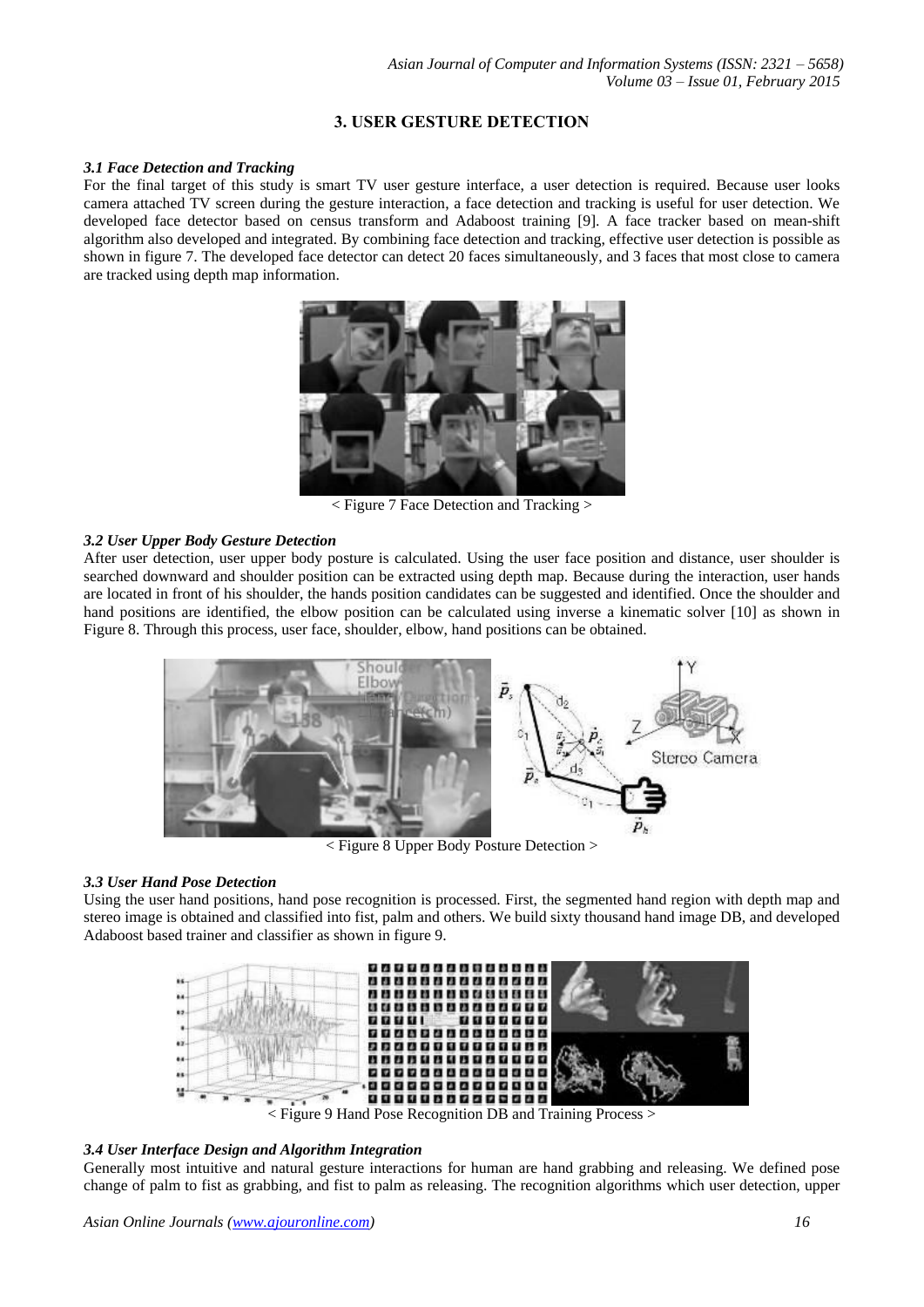body posture detection, and hand pose recognition as mentioned above, were integrated and 3d gesture interface was developed. We defined grabbing as mouse button down commend and releasing as mouse button up commend.



< Figure 10 Algorithm Integration and User Interface >

#### **4. REAL-TIME HARDWARE IMPLEMENTATION**

Both depth map generation and gesture recognition require high computational cost. As developed gesture recognition is composed of various image processing algorithms, CPU calculation through algorithm optimization is appropriate. But as our depth map generation requires simple and fast large data calculation, GPU (graphic processing unit) or FPGA (Field Programmable Gate Array) processing is suitable. By optimizing gesture recognition algorithms, real-time processing above 30Hz was possible on Intel i5 2GHz general PC.

#### *4.1 Depth Map Generation Algorithm Optimization*

The developed depth map generation algorithm has 19 parameters, and parameter sensitivity was analyzed. Using the Middlebury stereo vision database [12], these parameters were optimized as shown in figure 11.



< Figure 11 Depth Map Generation Parameter Optimization >

#### *4.2 Hardware Implementation*

The depth map generation algorithm was implemented on FPGA [11] as shown in figure 12. This hardware can generate 1280x720, 30Hz depth map.

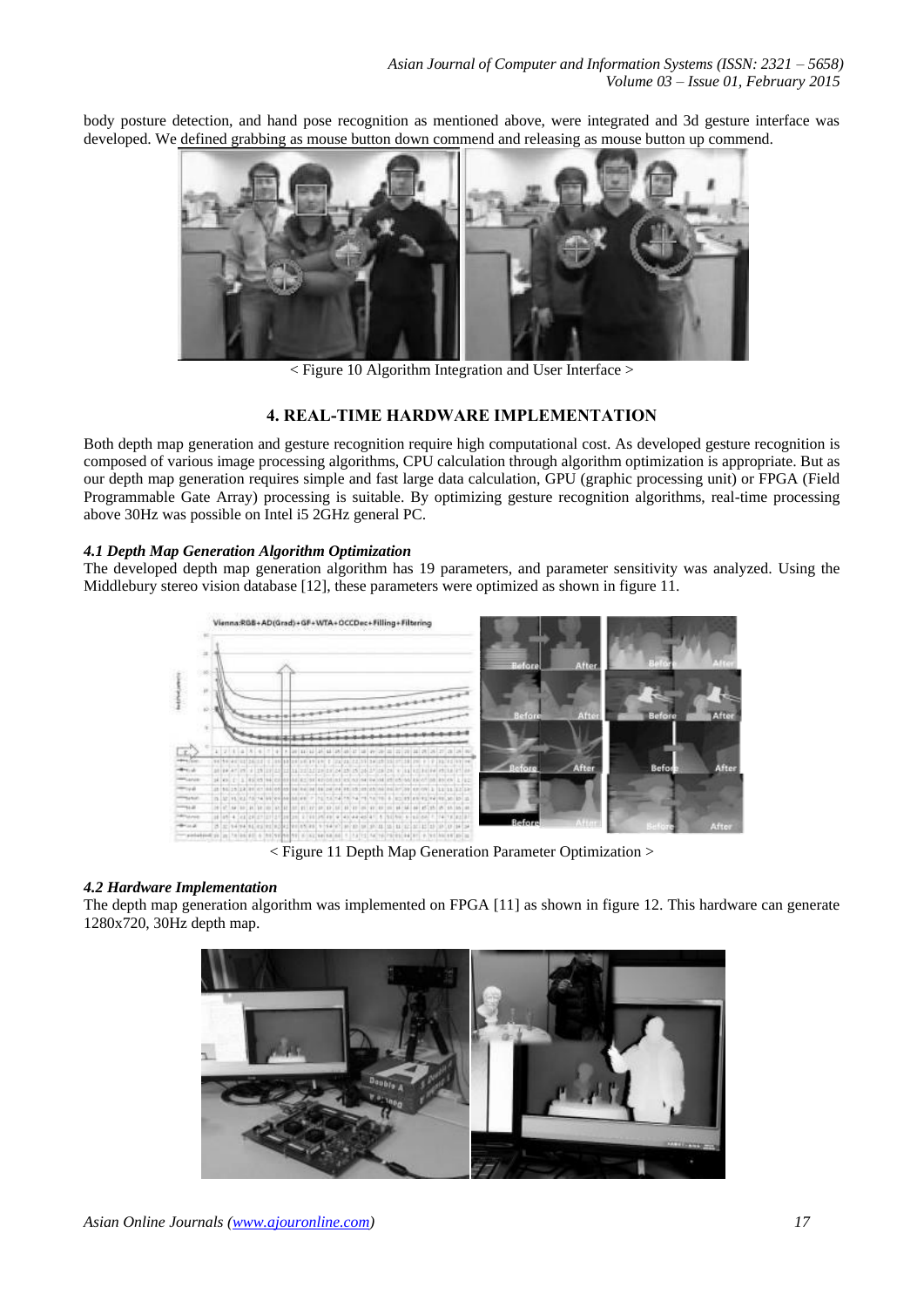< Figure 12 Hardware Implementation and Depth Map Result >

#### **5. 3D VIRTUAL OBJECT MANIPULATION APPLICATION**

For a user interface of smart TV we developed an application contents as shown in figure 13. Using the left and right hand 3d position, grabbing and releasing gesture, user can manipulate virtual blocks with each hand, change view point, zoom in and zoom out by both hands multi-grabbing and releasing. As this contents developed for 3d display, user can see 3d picture if wearing 3d glasses.



< Figure 13 Smart TV User Interface and Developed Application >



< Figure 14 3D Virtual Block Manipulation >

#### **6. CONCLUSION**

In this paper a high quality depth map generation, gesture recognition and a 3d user interface application for smart TV were introduced. For a stable depth map generation, we developed an infrared projection module with designed pattern DOE, a stereo image matching algorithm and image processing module. The pattern projection module consisted of DOE which is designed thin etching glass and 830 nm wavelength infrared laser diode. By capturing pattern projected stereo image pair, a stereo matching algorithm was developed which contains wavelet transform, census transform, raw cost calculation, cost aggregation and left-right consistency check. This algorithm was optimized and realized into FPGA hardware module. This module can generate 1280x720 30Hz depth map. Using the stereo image and generated depth map, user detection, upper body posture and hand pose gesture recognition algorithm were developed. A 3d user interface was designed with grabbing and releasing gesture recognition. A virtual block 3d manipulation application was shown with these results. Using these results this interface will be applied to virtual surgery.

#### **7. ACKNOWLEDGEMENT**

This work was supported by ETRI R&D Program [15ZC1400, The Development of a Realistic Surgery Rehearsal System based on Patient Specific Surgical Planning] funded by the Government of Korea